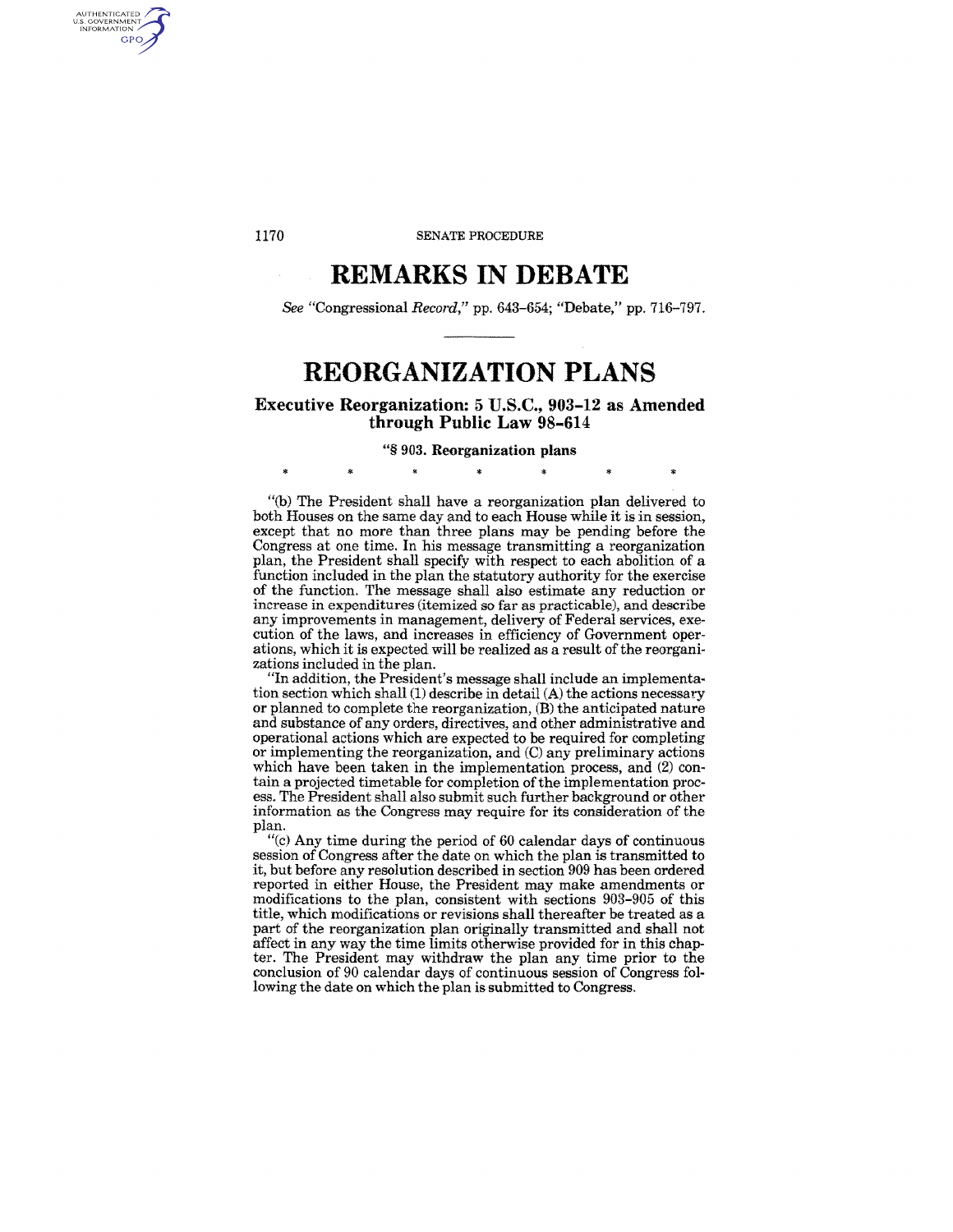#### "§ **905. Limitation on powers**

"(a) A reorganization plan may not provide for, and a reorganization under this chapter may not have the effect of-

 $(1)$  creating a new executive department; or renaming an existing executive department, abolishing or transferring an executive department or independent regulatory agency, or all the functions thereof, or consolidating two or more executive departments or two or more independent regulatory agencies, or all the functions thereof;

"(2) continuing an agency beyond the period authorized by law for its existence or beyond the time when it would have terminated if the reorganization had not been made;

"(3) continuing a function beyond the period authorized by law for its exercise or beyond the time when it would have terminated if the reorganization had not been made;

"(4) authorizing an agency to exercise a function which is not expressly authorized by law at the time the plan is transmitted to Congress;

 $\cdot$ <sup>(5)</sup>) creating a new agency which is not a component or part of an existing executive department or independent agency;

"(6) increasing the term of an office beyond that provided by law for the office; or

"(7) dealing with more than one logically consistent subject matter.

"Cb) A provision contained in a reorganization plan may take effect only if the plan is transmitted to Congress in accordance with section  $903(b)$  on or before December 31, 1984.

#### "§ **906. Effective date and publication of reorganization plans**

"(a) Except as provided under subsection (c) of this section, a reorganization plan shall be effective upon approval by the President of a resolution (as defined in section 909) with respect to such plan, if such resolution is passed by the House of Representatives and the Senate, within the first period of 90 calendar days of continuous session of Congress after the date on which the plan is transmitted to Congress. Failure of either House to act upon such resolution by the end of such period shall be the same as disapproval of the resolution.

'(b)For the purpose of this chapter-

"(1) continuity of session is broken only by an adjournment of Congress sine die; and

 $\mathcal{L}(2)$  the days on which either House is not in session because of an adjournment of more than three days to a day certain are excluded in the computation of any period of time in which Congress is **in** continuous session.

"(c) Under provisions contained in a reorganization plan, any provision thereof may be effective at a time later than the date on which the plan otherwise is effective.

 $\ddot{d}$ ) A reorganization plan which is effective shall be printed (1) in the Statutes at Large in the same volume as the public laws and (2) in the Federal Register.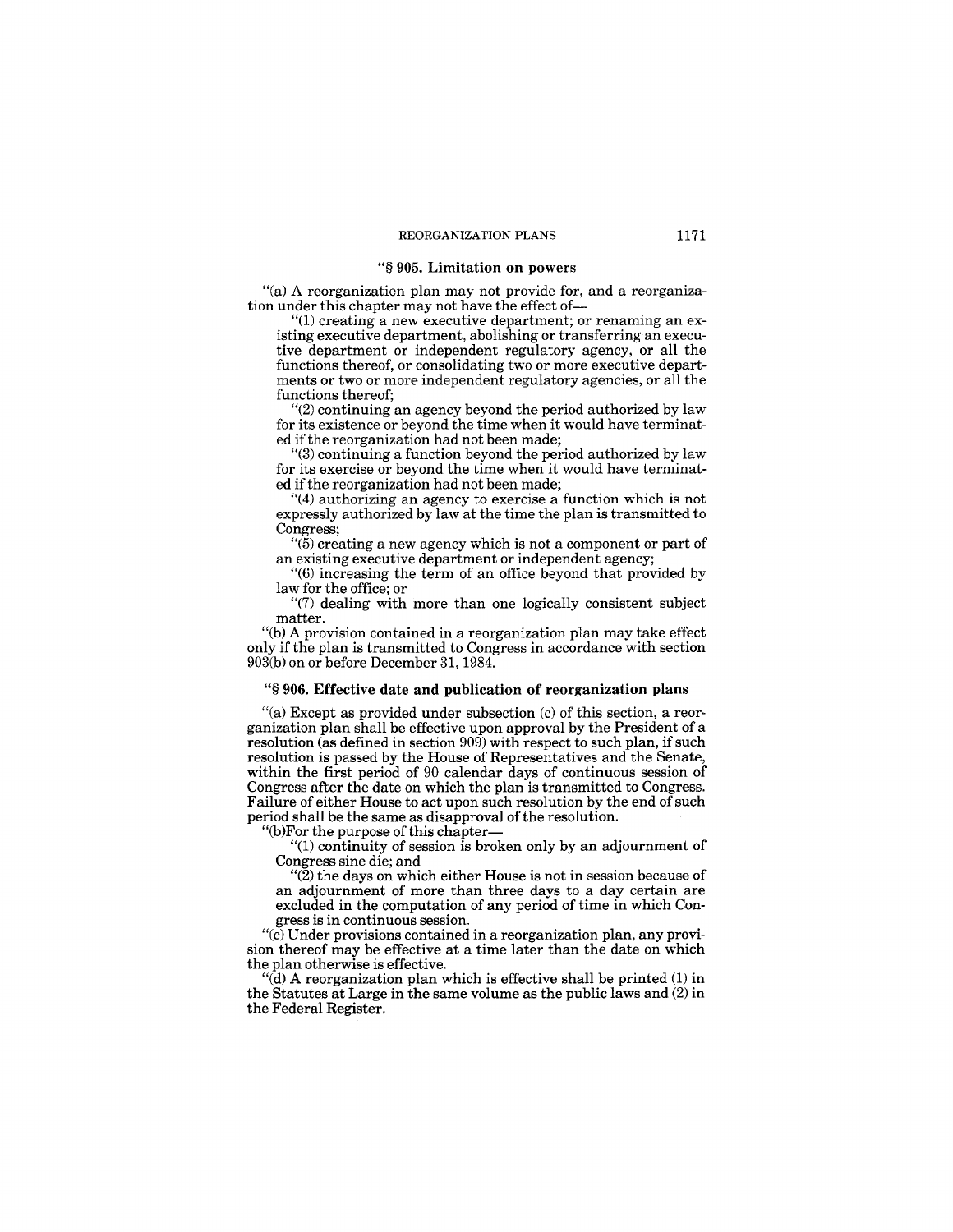#### 1172 SENATE PROCEDURE

#### "§ 908. Rules of Senate and House of Representatives on reorganization plans

"Sections 909 through 912 of this title are enacted by Congress- "(1) as an exercise of the rulemaking power of the Senate and the House of Representatives, respectively, and as such they are deemed a part of the rules of each House, respectively, but applicable only with respect to the procedure to be followed in that House in the case of resolutions with respect to any reorganization plans transmitted to Congress (in accordance with section 903(b) of this chapter) on or before December 31, 1984; and they supersede other rules only to the extent that they are inconsistent therewith; and

"(2) with full recognition of the constitutional right of either House to change the rules (so far as relating to the procedure of that House) at any time, in the same manner and to the same extent as in the case of any other rule of that House.

# "§ 909. Terms of resolution

"For the purpose of sections 908 through 912 of this title, 'resolution' means only a joint resolution of the Congress, the matter after the resolving clause of which is as follows: 'That the Congress approves the reorganization plan numbered transmitted to the Congress by the President on  $\hspace{1cm}$ ,  $19$   $\hspace{0.1cm}$ , and includes such modifications and revisions as are submitted by the President under section 903(c) of this chapter. The blank spaces therein are to be filled appropriately. The term does not include a resolution which specifies more than one reorganization plan.

#### "§ 910. Introduction and reference of resolution

"(a) No later than the first day of session following the day on which a reorganization plan is transmitted to the House of Representatives and the Senate under section 903, a resolution, as defined in section 909, shall be introduced (by request) in the House by the chairman of the Government Operations Committee of the House, or by a Member or Members of the House designated by such chairman; and shall be introduced (by request) in the Senate by the chairman of the Governmental Affairs Committee of the Senate, or by a Member or Members of the Senate designated by such chairman.

(b) A resolution with respect to a reorganization plan shall be referred to the Committee on Governmental Affairs of the Senate and the Committee on Government Operations of the House (and all resolutions with respect to the same plan shall be referred to the same committee) by the President of the Senate or the Speaker of the House of Representatives, as the case may be. The committee shall make its recommendations to the House of Representatives or the Senate, respectively, within 75 calendar days of continuous session of Congress following the date of such resolution's introduction.

### "§ 911. Discharge of committee considering resolution

"If the committee to which is referred a resolution introduced pursuant to subsection (a) of section 910 (or, in the absence of such a resolution, the first resolution introduced with respect to the same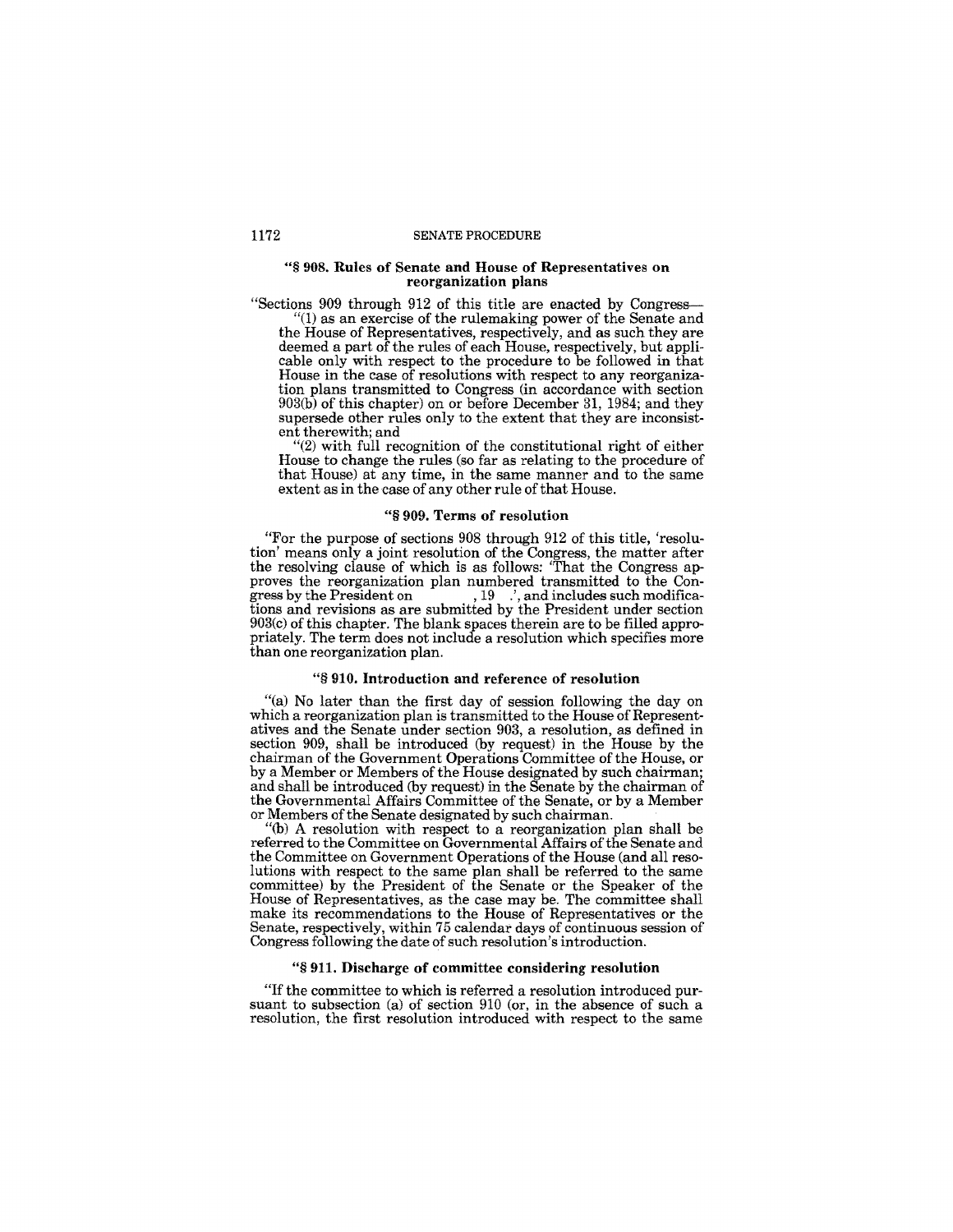reorganization plan) has not reported such resolution or identical resolution at the end of 75 calendar days of continuous session of Congress after its introduction, such committee shall be deemed to be discharged from further consideration of such resolution and such resolution shall be placed on the appropriate calendar of the House involved.

#### "§ 912. Procedure after report or discharge of committee; debate; vote on final passage

"(a) When the committee has reported, or has been deemed to be discharged (under section 911) from further consideration of, a resolution with respect to a reorganization plan, it is at any time thereafter in order (even though a previous motion to the same effect has been disagreed to) for any Member of the respective House to move to proceed to the consideration of the resolution. The motion is highly privileged and is not debatable. The motion shall not be subject to amendment, or to a motion to postpone, or a motion to proceed to the consideration of other business. A motion to reconsider the vote by which the motion is agreed to or disagreed to shall not be in order. If a motion to proceed to the consideration of the resolution is agreed to, the resolution shall remain the unfinished business of the respective House until disposed of.

"(b) Debate on the resolution, and on all debatable motions and appeals in connection therewith, shall be limited to not more than ten hours, which shall be divided equally between individuals favoring and individuals opposing the resolution. A motion further to limit debate is in order and not debatable. An amendment to, or a motion to postpone, or a motion to proceed to the consideration of other business, or a motion to recommit the resolution is not in order. A motion to reconsider the vote by which the resolution is passed or rejected shall not be in order.

"(c) Immediately following the conclusion of the debate on the resolution with respect to a reorganization plan, and a single quorum call at the conclusion of the debate if requested in accordance with the rules of the appropriate House, the vote on final passage of the resolution shall occur.

 $H(d)$  Appeals from the decisions of the Chair relating to the application of the rules of the Senate or the House of Representatives, as the case may be, to the procedure relating to a resolution with respect to a reorganization plan shall be decided without debate.

"(e) If, prior to the passage by one House of a resolution of that House, that House receives a resolution with respect to the same reorganization plan from the other House, then-

 $\cdot$ <sup>"(1)</sup> the procedure in that House shall be the same as if no resolution had been received from the other House; but

"(2) the vote on final passage shall be on the resolution of the other House."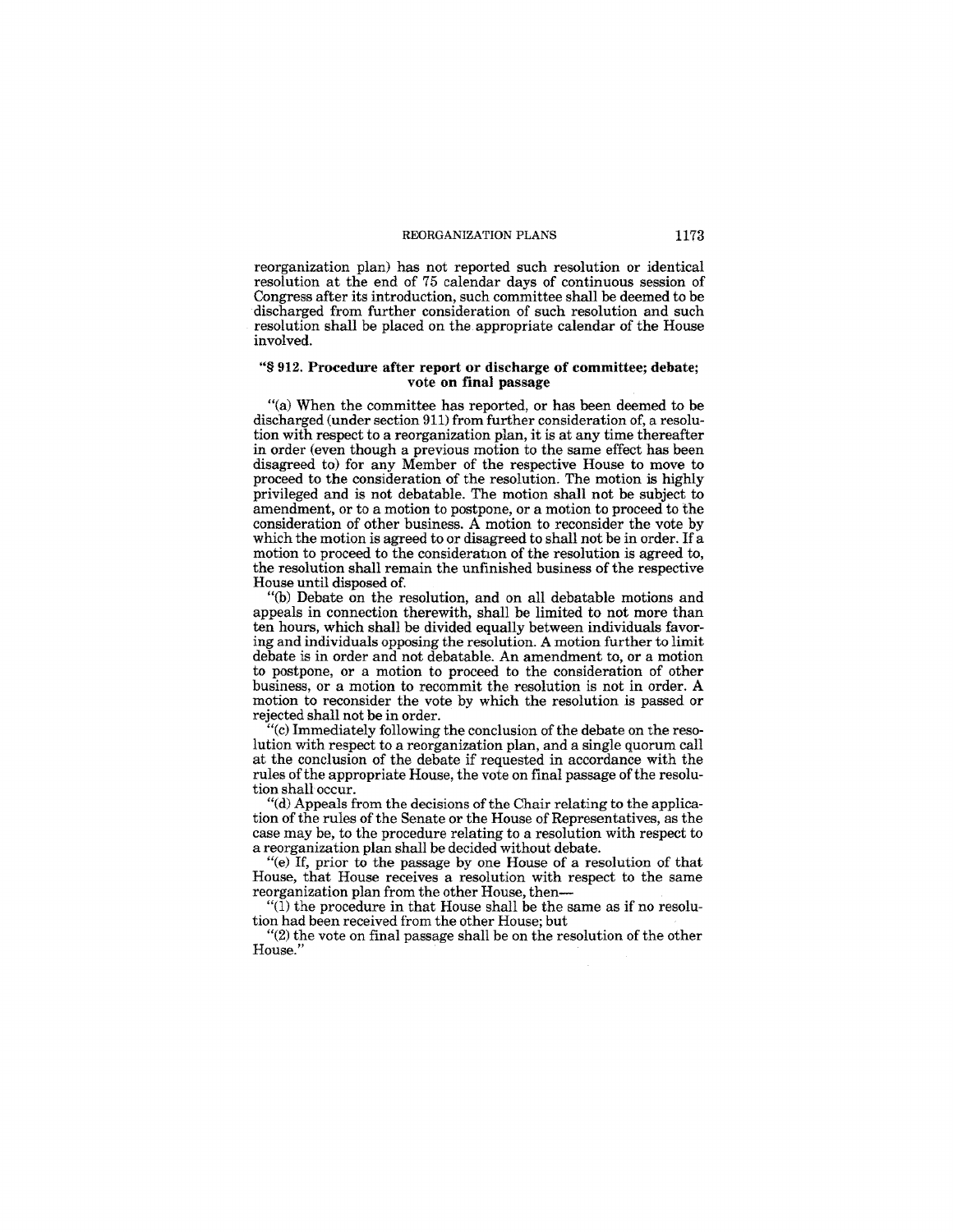## Amendment to Resolution Disapproving Out of Order:

A resolution disapproving a reorganization plan is not subject to amendment.<sup>1</sup>

### Consideration of Resolution Disapproving:

A resolution disapproving a reorganization plan, which was transmitted to the Senate by the President, does not come up automatically before the Senate for consideration. <sup>2</sup>

A motion to proceed to the consideration of a resolution disapproving a reorganization bill is a privileged matter; 3 but when a Senator has been recognized, it is not in order for another Senator, as a privileged matter, to submit a motion to take up a resolution disapproving a reorganization plan. <sup>4</sup>

At the conclusion of the debate on a resolution with respect to a reorganization plan, and a single quorum call at the conclusion of the debate if requested in accordance with the rules of the Senate, the vote on final approval of the resolution shall occur. 5

### Debate of Resolution To Disapprove:

*See* "Reorganization Plans, Debate of," pp. 772-773.

# Effective Date of Plan Changed:

In 1939, the effective dates of two reorganization plans transmitted to the Senate by the President were changed by the enactment of a joint resolution. 6

### Postpone:

A motion to postpone, and a motion to proceed to the consideration of other business while such a resolution is pending, are not in order. 7

<sup>&#</sup>x27;91 Stat. 35 (Pub. L. 95-17, sec. 912(b»; *see* Aug. 16, 1949, 81-1, *Record,* p. 11521; *see also* House precedent, June 27, 1953,83-1, *Record,* p. 7482.

<sup>&</sup>lt;sup>2</sup> Mar. 12, 1952, 82–2, *Record*, p. 2145.<br><sup>3</sup> May 2, 1950, 81–2, *Record*, p. 6148; *see also June 27*, 1947, 80–1, *Record*, p. 7790.<br><sup>4</sup> May 10, 1950, 81–2, *Record*, p. 6792.<br><sup>5</sup> 91 Stat. 35 (Pub. L. 95–17, sec. 912(c